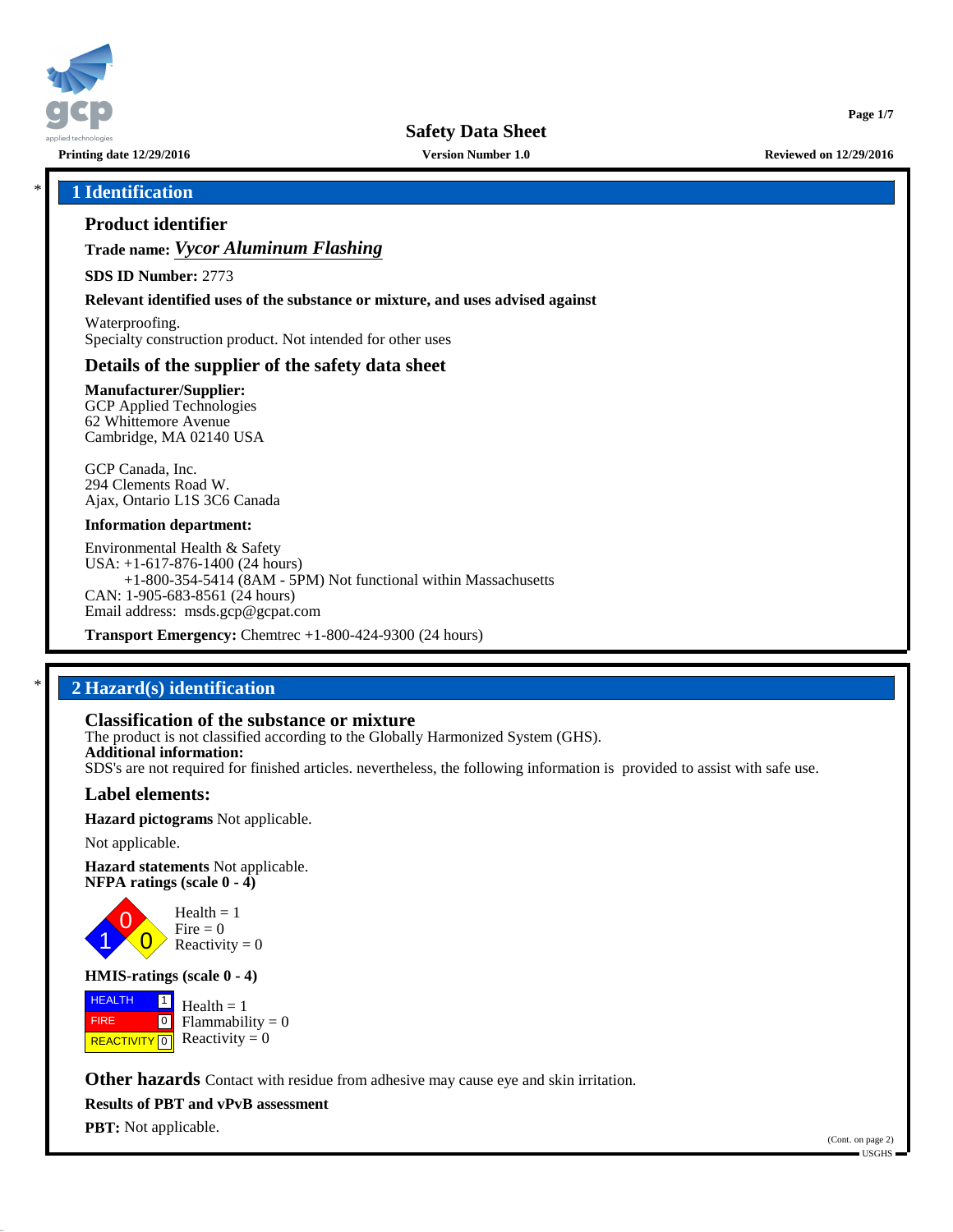## **Trade name:** *Vycor Aluminum Flashing*

**vPvB:** Not applicable.

## \* **3 Composition/information on ingredients**

#### **Chemical characterization: Mixture**

**Hazardous components:** Not applicable.

**Additional information:** Non-hazardous ingredients may be listed in Section 15; Right-To-Know disclosure.

### \* **4 First-aid measures**

#### **Description of first aid measures**

**General information:** Get medical advice/attention if you feel unwell.

**After inhalation:** No special measures required.

**After skin contact:** If skin irritation occurs, consult a doctor.

#### **After eye contact:**

Rinse cautiously with water for several minutes. If symptoms persist, consult a physician.

**After swallowing:**

Rinse mouth.

Do NOT induce vomiting.

#### **Information for doctor:**

**Most important symptoms and effects, both acute and delayed** No further relevant information available.

**Indication of any immediate medical attention and special treatment needed** No further relevant information available.

## **5 Fire-fighting measures**

**Special hazards arising from the substance or mixture** No further relevant information available.

**Additional information** Collect contaminated fire fighting water separately. It must not enter the sewage system.

## \* **6 Accidental release measures**

## **Personal precautions, protective equipment and emergency procedures**

Wear protective equipment. Keep unprotected persons away.

**Methods and material for containment and cleaning up:** Pick up mechanically.

## **Reference to other sections**

See Section 7 for information on safe handling.

See Section 8 for information on personal protection equipment.

See Section 13 for disposal information.

## \* **7 Handling and storage**

### **Handling:**

#### **Precautions for safe handling**

Avoid eye and skin contact with residue from adhesive.

(Cont. from page 1)

**Page 2/7**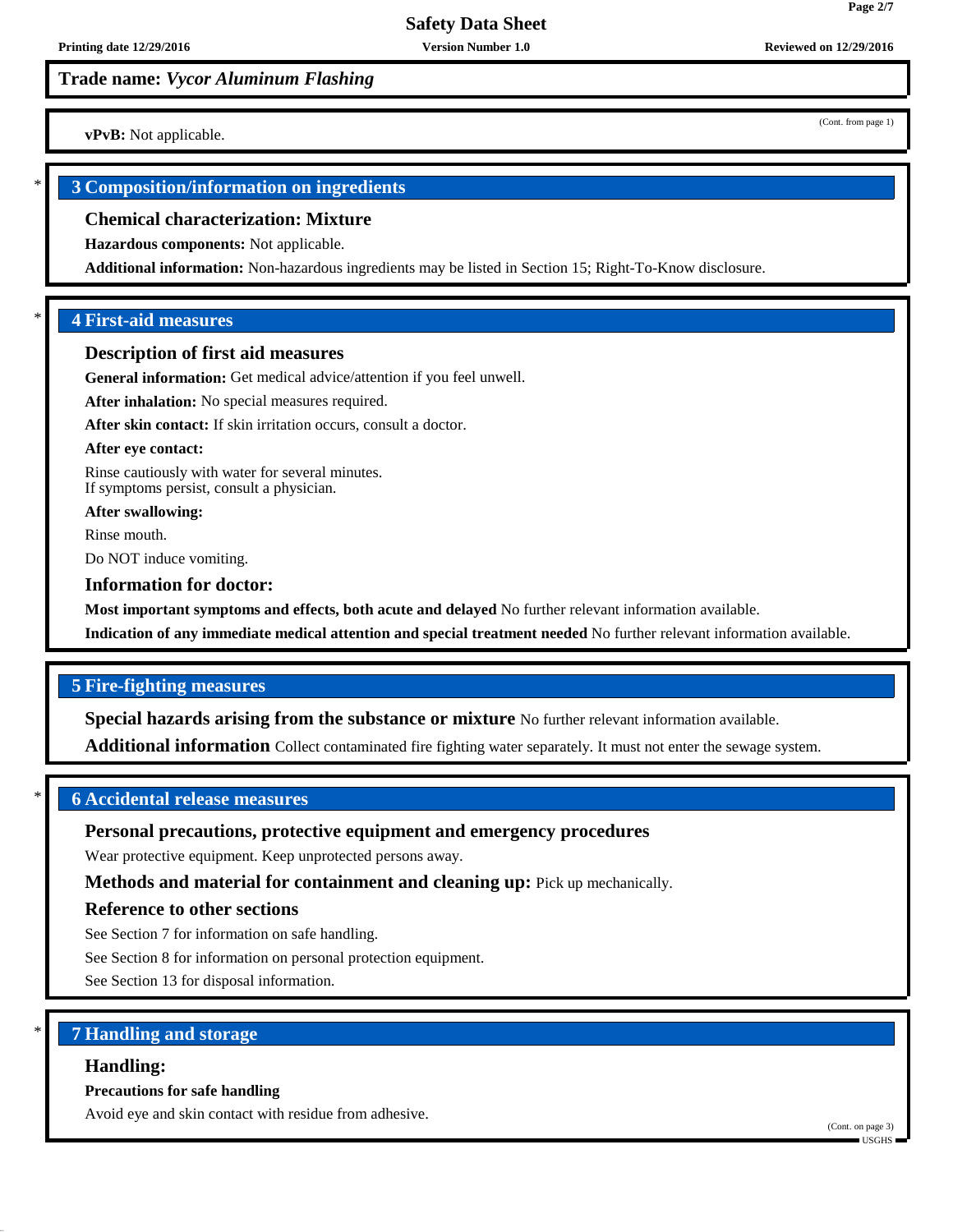# **Safety Data Sheet**

**Printing date 12/29/2016 Version Number 1.0 Reviewed on 12/29/2016**

## **Trade name:** *Vycor Aluminum Flashing*

(Cont. from page 2)

Wash thoroughly after handling.

Wash skin after handling.

Release liners are slippery. Remove from work area immediately after membrane application.

Membrane is slippery when wet or covered with frost.

Release liners may cause slip and trip hazards.

Do not eat, drink or smoke when using this product.

For professional use only. Keep out of children's reach.

#### **Information about protection against explosions and fires:**

Removal of release liner may generate a static electrical discharge (spark).

**Conditions for safe storage, including any incompatibilities**

**Storage:**

**Information about storage in one common storage facility:** No special measures required.

**Further information about storage conditions:** Keep receptacle tightly sealed.

**Specific end use(s)** No further relevant information available.

### \* **8 Exposure controls/personal protection**

**Additional information about design of technical systems:** No further data; see item 7.

#### **Control parameters**

#### **Components with limit values that require monitoring at the workplace:**

The product does not contain any relevant quantities of materials with critical values that have to be monitored at the workplace. **Additional information:** The lists that were valid during the creation were used as basis.

#### **Exposure controls**

**Personal protective equipment:**

**General protective and hygienic measures:**

Avoid contact with the eyes and skin.

The usual precautionary measures for handling chemicals should be followed.

#### **Breathing equipment:**

Control exposure to ingredients with workplace control parameters if mentioned above. If no ingredients are listed, respiratory protection is generally not required.

If exposure limits are listed and may be exceeded, use approved respiratory protective equipment and filter type appropriate for the listed ingredients. (NIOSH, CEN, etc.).

**Protection of hands:** Gloves should be worn to prevent skin contact and should be impermeable and resistant to the product.

**Material of gloves** Gloves should be worn to prevent skin contact and should be impermeable and resistant to the product.

**Eye protection:**



Safety glasses with side shield protection.

**Body protection:** Use personal protective equipment as required.

 USGHS (Cont. on page 4)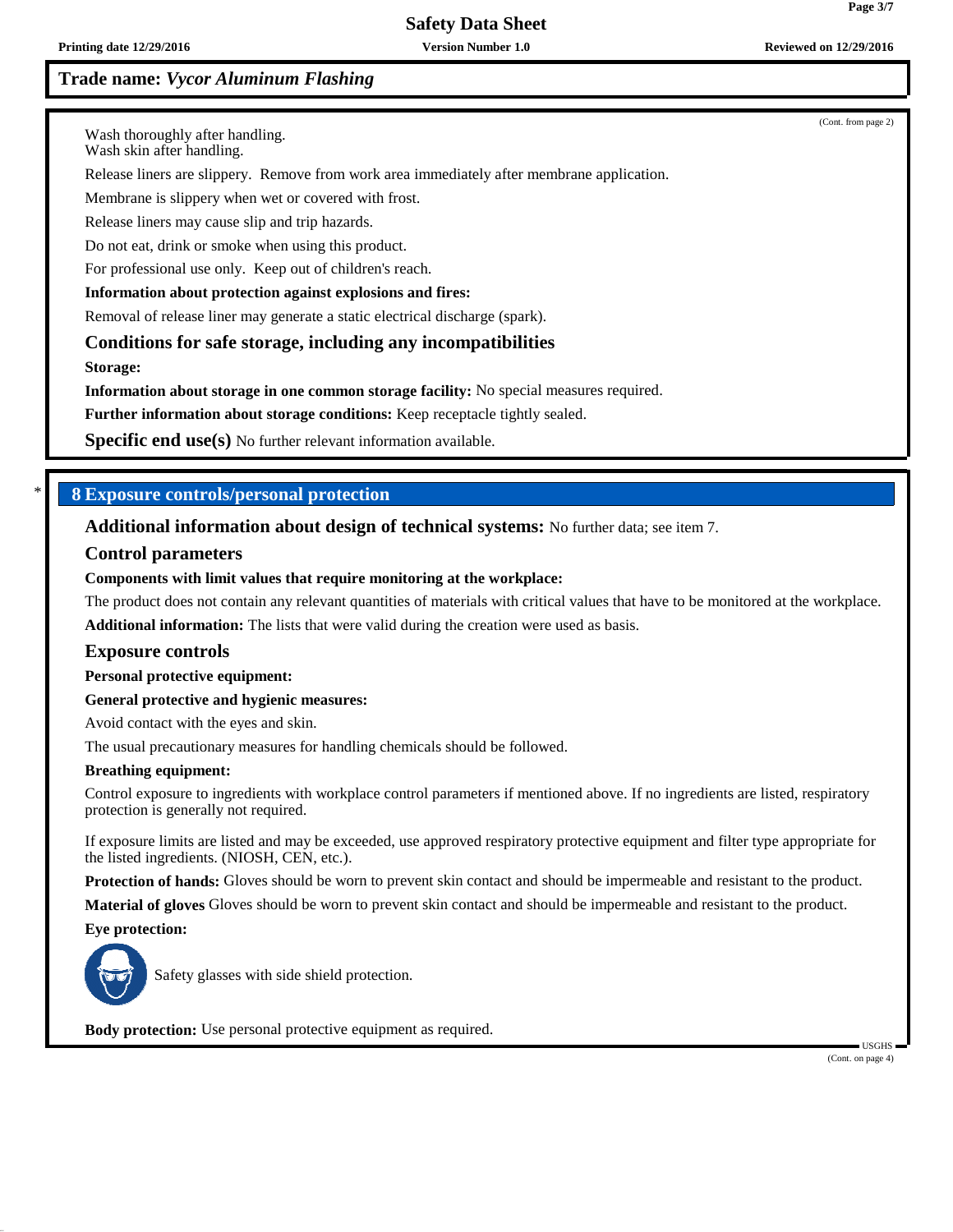**9 Physi** 

## **Trade name:** *Vycor Aluminum Flashing*

| <b>Physical and chemical properties</b>                         |                                               |  |
|-----------------------------------------------------------------|-----------------------------------------------|--|
| Information on basic physical and chemical properties           |                                               |  |
| <b>General Information</b>                                      |                                               |  |
| Appearance:                                                     |                                               |  |
| Form:                                                           | Solid                                         |  |
| Color:                                                          | According to product specification            |  |
| Odor:                                                           | Characteristic                                |  |
| Odor threshold:                                                 | Not determined.                               |  |
| $pH-value (\sim):$                                              | Not applicable.                               |  |
| <b>Change in condition</b>                                      |                                               |  |
| <b>Melting point/Melting range:</b>                             | Undetermined.                                 |  |
| <b>Boiling point/Boiling range:</b>                             | Undetermined.                                 |  |
| <b>Flash point:</b>                                             | Not applicable.                               |  |
| <b>Flammability (solid, gaseous):</b>                           | Product is not flammable.                     |  |
| <b>Decomposition temperature:</b>                               | Not determined.                               |  |
| Auto igniting:                                                  | Not determined.                               |  |
| Danger of explosion:                                            | Product does not present an explosion hazard. |  |
| <b>Explosion limits:</b>                                        |                                               |  |
| Lower:                                                          | Not determined.                               |  |
| <b>Upper:</b>                                                   | Not determined.                               |  |
| <b>VOC Content (max):</b>                                       | Not determined.                               |  |
| Vapor pressure:                                                 | Not applicable.                               |  |
| Density: $(\sim)$                                               | 1.1 LBS/CF                                    |  |
| <b>Relative density</b>                                         | Not determined.                               |  |
| <b>Vapor density</b>                                            | Not applicable.                               |  |
| <b>Evaporation rate</b>                                         | Not applicable.                               |  |
| Solubility in / Miscibility with                                |                                               |  |
| Water:                                                          | Not miscible or difficult to mix.             |  |
| <b>Partition coefficient (n-octanol/water):</b> Not determined. |                                               |  |
| Viscosity:                                                      |                                               |  |
| Dynamic:                                                        | Not applicable.                               |  |

## **Other information** No further relevant information available.

## **10 Stability and reactivity**

**Reactivity** Stable under normal conditions.

**Dynamic:** Not applicable.<br> **Kinematic:** Not applicable.

**Chemical stability**

**Molecular weight** 

**Thermal decomposition:** No decomposition if used according to specifications.

Not applicable.<br>Not applicable.

**Possibility of hazardous reactions** No dangerous reactions known.

**Conditions to avoid** No further relevant information available.

**Incompatible materials:** No further relevant information available.

**Hazardous decomposition products:** Carbon monoxide and carbon dioxide

**Additional information:** See section 7 for information on handling, storage and conditions to be avoided.

USGHS

(Cont. from page 3)

**Page 4/7**

(Cont. on page 5)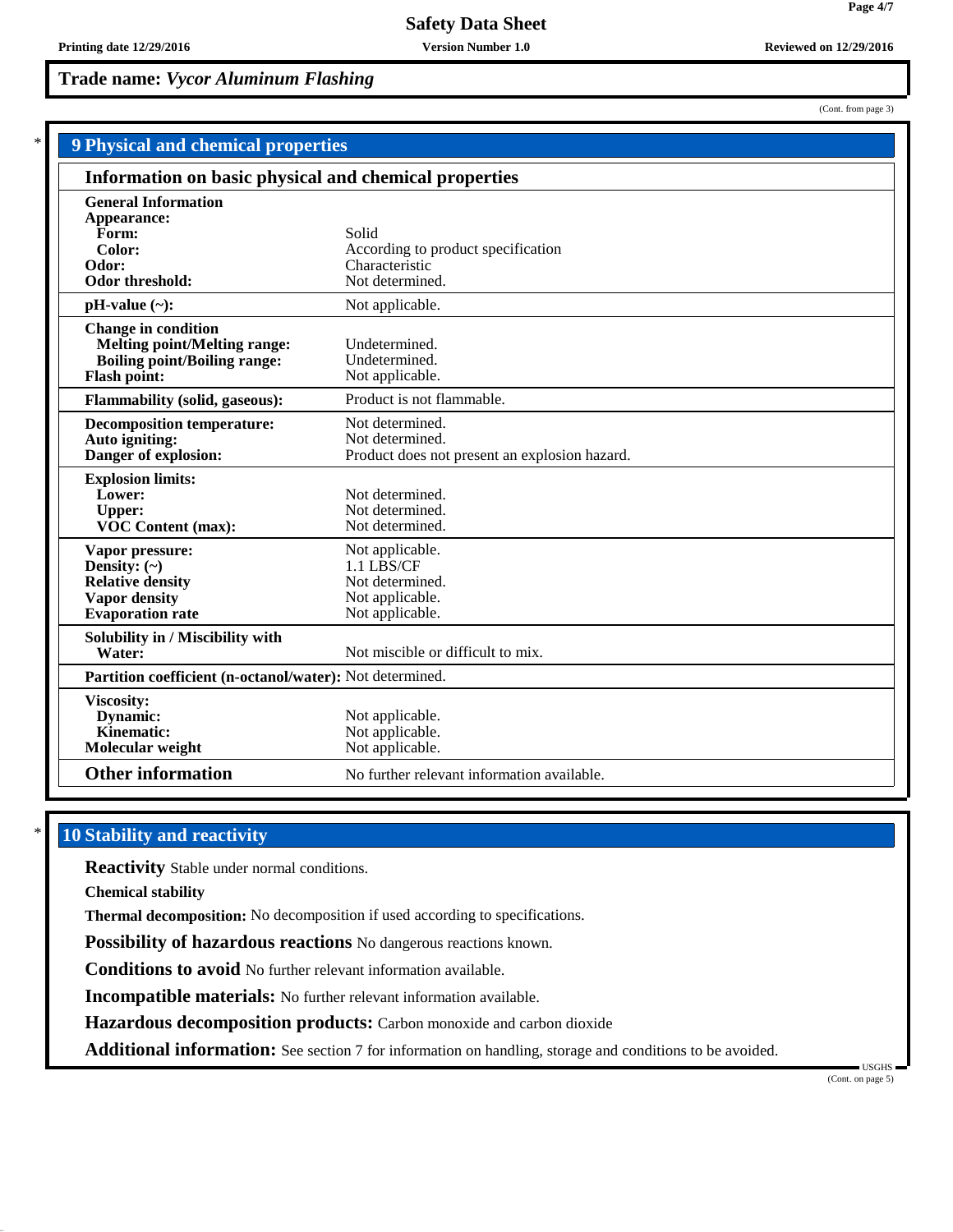## **Trade name:** *Vycor Aluminum Flashing*

## \* **11 Toxicological information**

### **Information on toxicological effects**

**Acute toxicity:**

#### **Primary irritant effect:**

**on the skin:** No irritating effect expected

**on the eye:** No irritating effect expected

**inhalation:** No irritating effect expected

**Additional toxicological information:**

#### **Carcinogenic categories**

**IARC (International Agency for Research on Cancer) Human Carcinogenicity:**

**Group 1- Positive, Group 2A- Probable, Group 2B- Possible, Group 3- Not Classifiable**

None of the ingredients is listed.

**NTP (National Toxicology Program)**

**K–Known to be carcinogenic, R–May reasonably be anticipated to be carcinogenic**

None of the ingredients is listed.

**OSHA-Ca (Occupational Safety & Health Administration)**

None of the ingredients is listed.

## **12 Ecological information**

#### **Toxicity**

**Aquatic toxicity:** No further relevant information available.

**Persistence and degradability** No further relevant information available.

#### **Behavior in environmental systems:**

**Bioaccumulative potential** No further relevant information available.

**Mobility in soil** No further relevant information available.

#### **Additional ecological information:**

**General notes:** Not known to be hazardous to water.

### **Results of PBT and vPvB assessment**

**PBT:** Not applicable. **vPvB:** Not applicable.

**Other adverse effects** No further relevant information available.

## **13 Disposal considerations**

**Waste treatment methods** Comply with Federal, State and local regulations. **Recommendation:**



Must not be disposed of together with household garbage. Do not allow product to reach sewage system.

(Cont. on page 6) USGHS

**Page 5/7**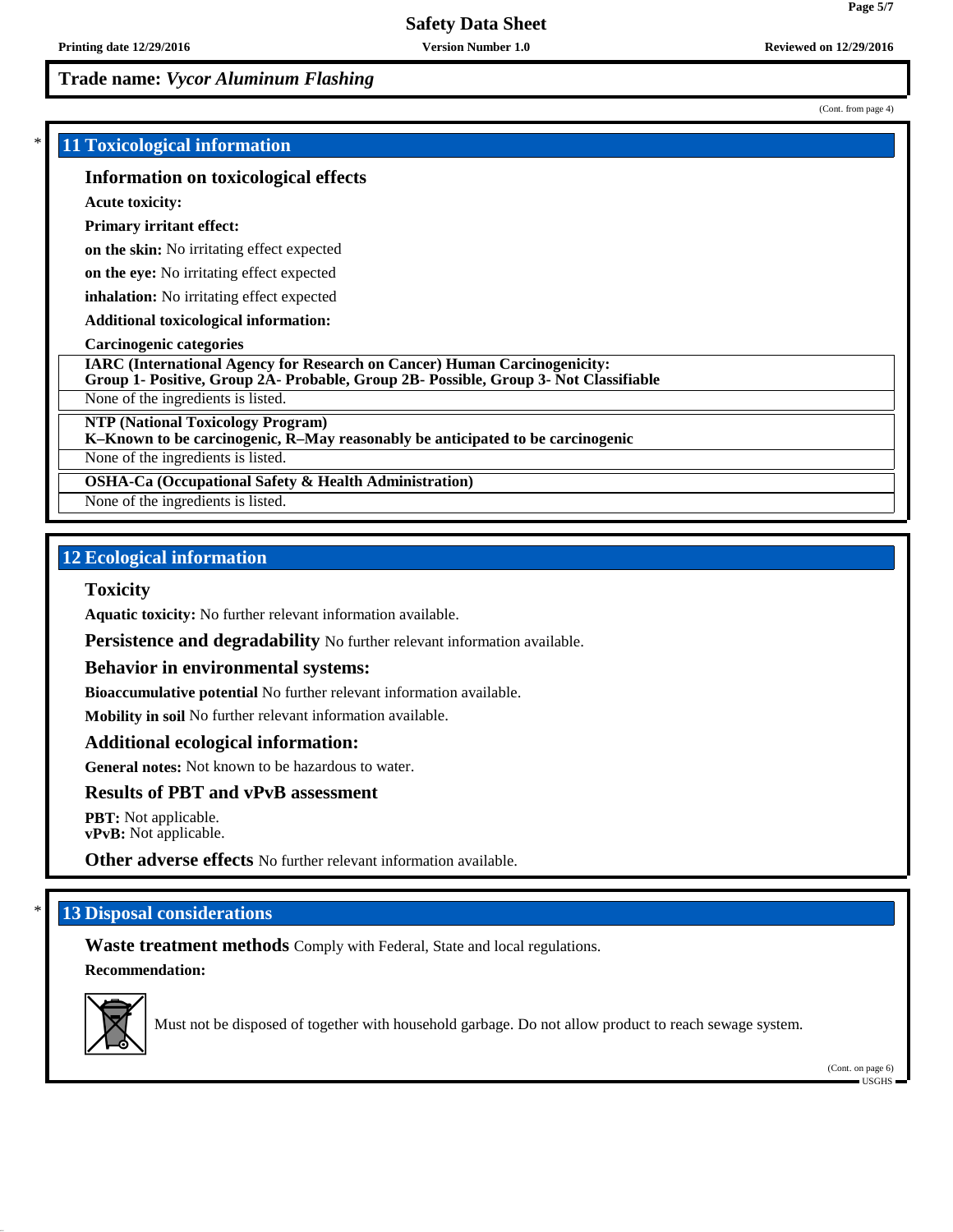# **Trade name:** *Vycor Aluminum Flashing*

## **Uncleaned packagings:**

**Recommendation:** Disposal must be made according to official regulations.

| <b>14 Transport information</b>                           |                                                                                                                 |
|-----------------------------------------------------------|-----------------------------------------------------------------------------------------------------------------|
| <b>UN-Number</b><br>DOT, IMDG, IATA                       | Not applicable.                                                                                                 |
| UN proper shipping name<br>DOT, IMDG, IATA                | Not applicable.                                                                                                 |
| <b>Transport hazard class(es)</b>                         |                                                                                                                 |
| DOT, IMDG, IATA<br><b>Class</b>                           | Not applicable.                                                                                                 |
| <b>Packing group</b><br>DOT, IMDG, IATA                   | Not applicable.                                                                                                 |
| <b>Environmental hazards:</b><br><b>Marine pollutant:</b> | N <sub>0</sub>                                                                                                  |
| <b>Special precautions for user</b>                       | Not applicable.                                                                                                 |
|                                                           | <b>Transport/Additional information:</b> Not classified as a dangerous good for transport by road, rail or air. |
| <b>DOT</b><br><b>Remarks:</b>                             | Not Regulated.                                                                                                  |
| <b>UN</b> "Model Regulation":                             | Not applicable.                                                                                                 |

## **15 Regulatory information**

**SARA (Superfund Amendments and Reauthorization Act)**

**Section 302/304 (extremely hazardous substances):**

None of the ingredients is listed.

**Section 313 Reportable Ingredients (Chemicals present below reporting threshold are exempt):**

None of the ingredients is listed.

**SARA Section 312/Tier I & II Hazard Categories:** None

**North America Chemical Inventory Status**

**TSCA (Toxic Substances Control Act - United States):**

All ingredients are listed or exempt from listing unless otherwise noted below.

**CEPA (Canadian DSL):**

All ingredients are listed or exempt from listing unless otherwise noted below.

### **California Proposition 65**

**Chemicals known to cause cancer:**

Extracts (petroleum), heavy paraffinic distillate solvent

Polycyclic Aromatic Hydrocarbons

**Chemicals known to cause reproductive toxicity for females:**

None of the ingredients is listed.

**Chemicals known to cause reproductive toxicity for males:**

None of the ingredients is listed.

**Chemicals known to cause developmental toxicity:**

None of the ingredients is listed.

(Cont. on page 7)

(Cont. from page 5)